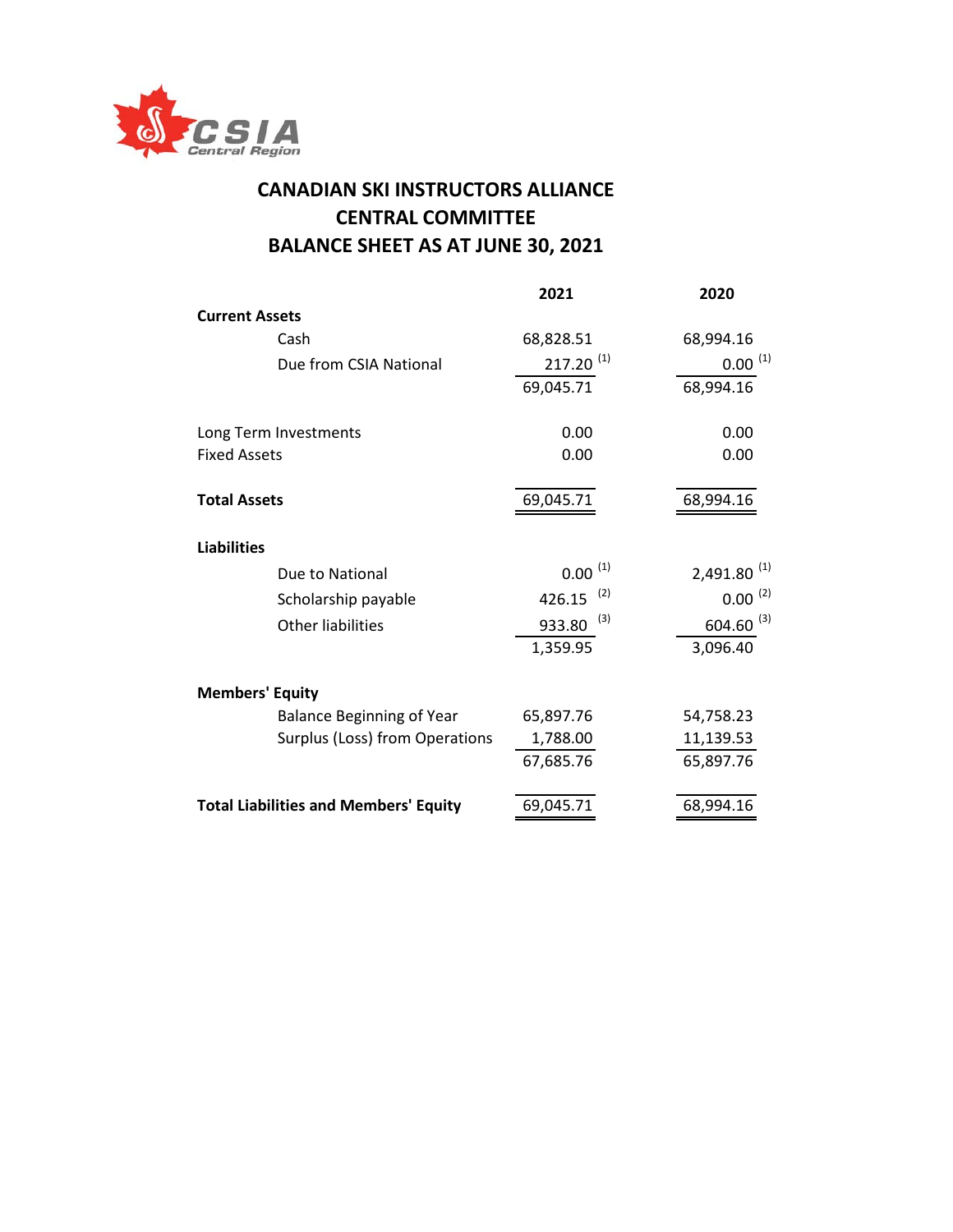

## **CANADIAN SKI INSTRUCTORS ALLIANCE CENTRAL COMMITTEE Statement of Operations for the period ending June 30, 2021**

**2021 2020 Revenue**  $Level 1$  0.00 0.00 Member Events/conventions 6.00 and 1.750.00 mm  $1,750.00$  (4) CSIA National Subsidy 2,709.00 21,172.00 National Board Meeting 0.00 0.00 Interest Income  $34.35^{(6)}$  37.57  $^{(6)}$ 2,743.35 28,959.57 **Expenses** Level 1 Expenses Coordinators Salary/Fees 0.00 0.00 0.00 0.00 Course Cond. Services/Fees 0.00 0.00 0.00 0.00 Travel 0.00 0.00 Meals and Accommodations and  $0.00$  0.00 0.00 Other 0.00 0.00 0.00 PDP/Other Courses Course Cond. Services/Fees  $0.00$  (690.50) (4) (5) Travel  $0.00$  (325.76)<sup>(4)</sup> Meals and Accommodations  $0.00$  (105.87)<sup>(4)</sup> Other 0.00  $1.43^{(4)}$ Member Events/conventions Course Cond. Services/Fees 0.00 2,712.00 (4) Travel  $0.00$  6,433.32  $^{(4)}$ Meals and Accommodations 0.00 1,679.77 <sup>(4)</sup> Banquet & Event 0.00 2,663.23 Other 0.00 361.90 (4) Administration AGM and Board Meetings 305.20 5,090.52 Scholarship Program 426.15 0.00 Accounting Fees 0.00 0.00 0.00 Sponsorship/Marketing 200.00 200.00 0.00 Gouvernmental fees and the control of the control of the 24.00 control of the 0.00 control of the control of the control of the control of the control of the control of the control of the control of the control of the cont 955.35 17,820.04 **Surplus (Loss) on operations** 1,788.00 11,139.53